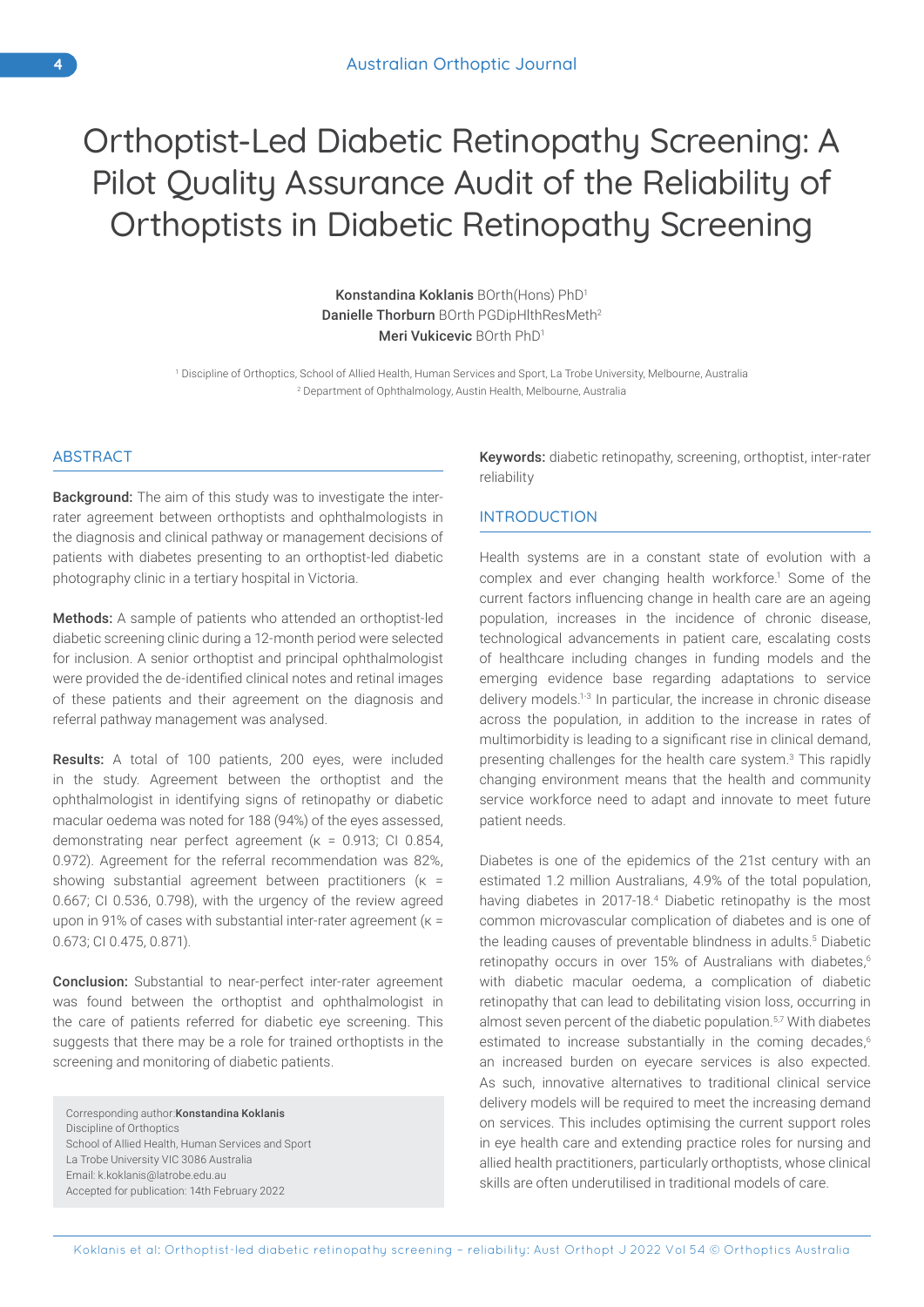To date only a few studies have explored the role extension of orthoptists in the management of diabetic retinopathy, despite role extension being an essential tool in meeting the increasing demand for healthcare. Georgievski, Koklanis, Fenton and Koukouras<sup>8</sup> reported that orthoptists performed extremely well when assessing fundus photographs and indicated that orthoptists met the guidelines for the National Health and Medical Research Council for diabetic retinopathy screening. In addition, a recent paper investigating the skills of orthoptists leading diabetic retinopathy screening clinics in Melbourne found that orthoptists are reliable in detecting and diagnosing diabetic retinopathy, but concluded that the role of orthoptists needs further evidence to support their involvement in new and improved models of eye service delivery.<sup>9</sup> The aim of this study was to build on this evidence by investigating the agreement between orthoptists and ophthalmologists in the diagnosis and clinical management decisions of patients with diabetes

presenting to an orthoptist-led diabetic clinic.

### **METHODS**

#### **Participants**

This study included a senior orthoptist involved in an Orthoptist-Led Diabetic Photographic Screening Clinic (ODPSC) within a Victorian tertiary hospital. The purpose of the ODPSC was to screen patients diagnosed with diabetes mellitus for diabetic retinopathy. The senior orthoptist who participated was registered with the Australian Orthoptic Board and had twenty years of clinical experience within general and retinal subspecialties at the time of the study. No specific or additional training was provided for diabetic retinopathy screening or the ODPSC. The ophthalmologist was a principal consultant within the ophthalmology department and specialised in retinal disorders. They had completed a retinal fellowship and had been working as a consultant for approximately five years when involved in the audit.

## Patient population

A sample of patients who attended the ODPSC clinic during a 12-month period were included in the study. A total of 318 patients (636 eyes) attended the ODPSC during this period and a sub-set of this group was included based on a random selection of dates. Patients of the ODPSC were diagnosed with type 1 (T1DM) or type 2 (T2DM) diabetes mellitus or suspected of being pre-diabetic and referred to the clinic via external or internal hospital pathways. External referrals were received from general practitioners, optometrists or ophthalmologists and triaged to the ODPSC for a baseline diabetic retinopathy examination. Internal hospital referrals were generally from the endocrinology clinic where patients' diabetes was being managed.

# Procedures

In the ODPSC an ocular examination was undertaken by a senior orthoptist to screen for diabetic retinopathy. This included a medical history, assessment of best-corrected visual acuity (BCVA), measurement of intraocular pressure (IOP), undilated fundus photography (FP) and spectral-domain optical coherence tomography (SD-OCT). Table 1 includes the clinical assessment protocol for the ODPSC.

| Table 1. Clinical assessment in the Orthoptist-Led Diabetic<br><b>Photographic Screening Clinic (ODPSC)</b> |                                                                                                        |
|-------------------------------------------------------------------------------------------------------------|--------------------------------------------------------------------------------------------------------|
| <b>Clinical assessment</b>                                                                                  | Investigation                                                                                          |
| <b>Medical history</b>                                                                                      | Complaints or concerns<br>Type and duration of diabetes<br>HbA1c (if known)                            |
| <b>Best-corrected visual</b><br>acuity                                                                      | LogMAR visual acuity<br>Subjective refraction (as required)<br>Vertometry (as required)                |
| Intraocular pressure                                                                                        | iCare Tonometer TA01i<br>(Tiolat Oy, Helsinki, Finland)                                                |
| Fundus photography                                                                                          | 45° colour macula and disc photos<br>Zeiss VISUCAM®PRONM<br>(Carl Zeiss Meditec, Jena, Germany)        |
| Ocular coherence<br>tomography                                                                              | Fast macular thickness protocol<br>Spectralis HRA+OCT<br>(Heidelberg Engineering, Heidelberg, Germany) |

For the purposes of the study, the de-identified ODPSC clinical notes and diagnostic images of the selected patients were extracted from the medical histories. As per the ODPSC protocol, clinical notes included relevant patient information such as duration and type of diabetes, HbA1c (if known) and any relevant complaints or observations that the patient noted. Diagnostic results included BCVA, IOP, FP and OCT. Clinical summaries or management decisions were excluded. The consultant ophthalmologist was asked to review the de-identified clinical notes and diagnostic tests of each patient and to make a clinical judgement thereafter. This included identifying any signs of diabetic retinopathy and/or any other ocular signs or symptoms. After making a diagnostic clinical judgement, the patient's referral pathway was determined; patients were either 'flagged' to be reviewed by the ophthalmology team or 'not flagged' and to be reviewed in ODPSC by the orthoptist or discharged to the community (Figure 1).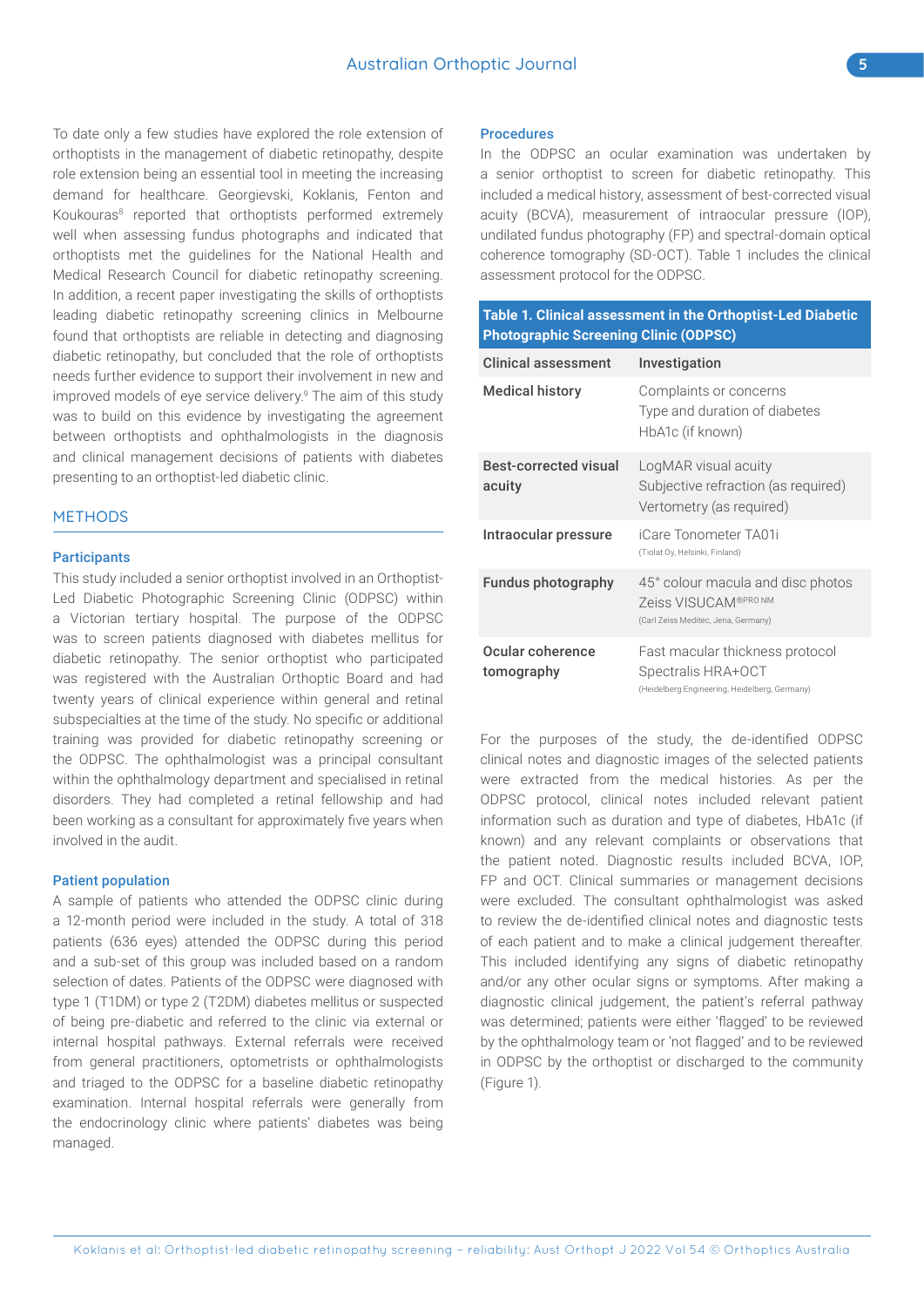

Figure 1. Clinical management and referral pathway.

Patients 'flagged' to be reviewed by an ophthalmologist were further subdivided into 'urgent' or 'non- urgent', as per the ODPSC protocol. All patients to be reviewed in ODPSC or discharged to the community were considered non-urgent. An 'urgent' review triggered a review within one week, whilst a 'non-urgent' review within 12 months. No set guidelines were provided for when a patient should be reviewed by the ophthalmology team. This was left to clinical judgement of the participating clinicians.

The clinical decisions of the ophthalmologist regarding diagnosis and referral management were considered the gold standard response for this study.

The identical de-identified clinical notes and diagnostic images were given to the participating orthoptist. The orthoptist was masked to the ophthalmologist's decisions. The same instructions were provided to the orthoptist; they were required to make a diagnostic clinical judgement as well as a management decision regarding the referral pathway and urgency of the review where relevant, based on the de-identified clinical information provided.

The initial diagnosis and management in the medical history made by the orthoptist in ODPSC was excluded from the analysis, given that this decision was based in real time with the patient present and may have influenced the outcome.

### Data analysis

All data collected was entered into an excel spreadsheet and later imported into SPSS version 26 (IBM SPSS Statistics for Windows, Version 26.0. Armonk, NY: IBM Corp) for statistical analysis. Descriptive statistics were used to describe the cohort of patients and a kappa analysis was performed to assess the agreement between the orthoptist and ophthalmologist. Kappa was interpreted in accordance with the Landis and Koch<sup>10</sup> recommendation, whereby  $1.00 - 0.81$  = near perfect agreement;  $0.80 - 0.61$  = substantial agreement;  $0.60 - 0.41$ = moderate agreement;  $0.40 - 0.21$  = fair agreement;  $0.20 -$ 0.01 slight agreement; <0 = poor agreement. Additionally, a 95% confidence interval (CI) was calculated to evaluate the agreement between the practitioners.

## **RESULTS**

## Patient population

A total of 100 patients, 200 eyes, were included in the study. This represented 31.4% of the total number of eyes reviewed within the sample period. The mean age at the time of attendance was 65.9 years (SD ±14.9) with a range from 18.7 to 92.1 years. Of these patients, 42 were females, 66 were diagnosed with T2DM, 30 with T1DM and 4 were diagnosed as pre-diabetic. Of those with T2DM the mean duration of diabetes was 12.0 years (SD ±14.9) with a range from 1 to 32 years and for those with T1DM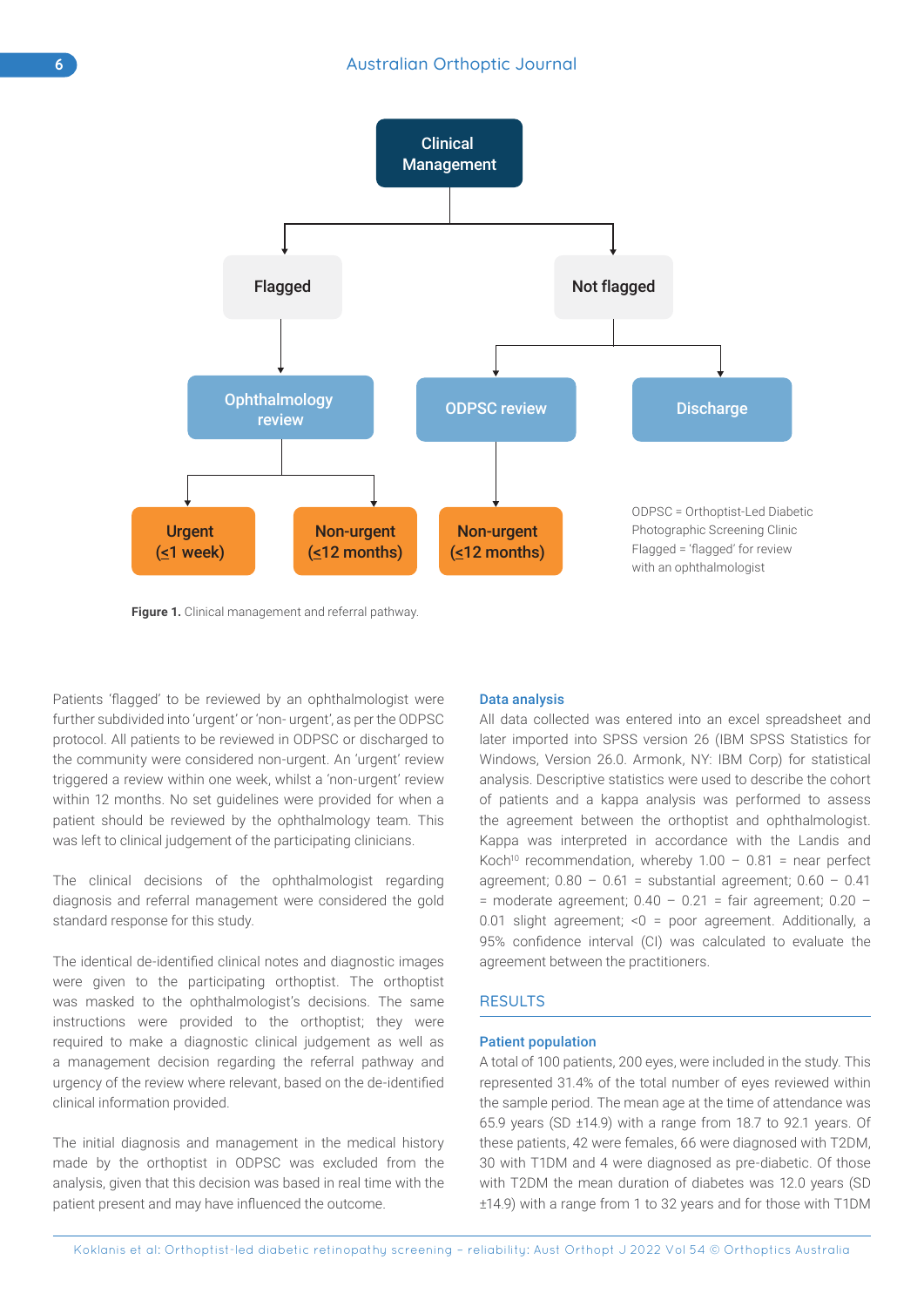the mean duration of diabetes was 15.1 years (SD ±8.7) with a range from 1 to 40 years.

Of the 200 eyes, the ophthalmologist reported that 47 eyes of 25 patients had an additional unrelated suspected pathology. The mean age of these patients was 66.7 years (SD ±15.5) with a range from 25.3 to 90.2 years. Of these patients, 11 were females, 17 were diagnosed with T2DM, 9 with T1DM. The unrelated suspected pathologies included conditions such as cataracts and glaucoma.

#### Agreement between practitioners

#### *Agreement of diagnosis*

Diagnosis was divided into four groups: no signs of retinopathy, signs of diabetic retinopathy, diabetic macular oedema or both diabetic retinopathy and diabetic macular oedema. Of the 200 eyes, 140 (70%) were diagnosed with no signs of retinopathy by the orthoptist and 137 (68.5%) by the ophthalmologist. Forty-four patients (22%) were diagnosed with signs of diabetic retinopathy by the orthoptist and 50 (25%) by the ophthalmologist. Sixteen patients (8%) were diagnosed with both signs of diabetic retinopathy and diabetic macular oedema by the orthoptist and 13 by the ophthalmologist (6.5%). No eyes were found to have diabetic macular oedema alone by either the orthoptist or ophthalmologist. Diagnostic agreement was overall found for 188 (94%) of the eyes assessed, demonstrating near perfect agreement (κ = 0.913; CI 0.854, 0.972).

Of the 200 eyes included, the ophthalmologist noted unrelated pathologies in 47 eyes (23.5%). The orthoptist also noted unrelated pathologies in 38 eyes (19%). These pathologies included conditions such as glaucoma, cataract and uveitis. When the 47 eyes with unrelated pathologies were removed from the analysis, the agreement for the detection of diabetic retinal signs remained similar ( $κ = 0.903$ ; CI 0.838, 0.968).

#### *Agreement of referral pathway*

For the purposes of the analysis, the clinical pathway was divided into two groups: referral to an ophthalmologist or referral to the orthoptist for photography screening or for community care, the latter being a discharge from the hospital outpatient clinic. Of the 100 patients, 37% were flagged for an ophthalmology review by the orthoptist and 45% by the ophthalmologist. Additionally, 63% of patients were referred to ODPSC or for discharge to the community by the orthoptist whilst the ophthalmologist referred 55% to this pathway. Overall, the referral agreement was 82% demonstrating substantial agreement (κ = 0.667 CI 0.536, 0.798). The agreement improved slightly when the 47 patients with unrelated pathologies were excluded ( $k = 0.705$  CI 0.578, 0.831).

## *Agreement of timing of review*

The orthoptist indicated that 17% of the 100 patients required an urgent review, with 16% identified as urgent by the ophthalmologist. Eighty-three percent of patients were considered for a non-urgent review by the orthoptists and 84% by the ophthalmologist. In 91% of cases the orthoptist agreed with the ophthalmologist for the timing of the review which equates to substantial agreement (κ = 0.673 CI 0.475, 0.871). In five of these cases where there was a disagreement the orthoptist indicated an urgent referral was required, whilst the ophthalmologist indicated non-urgent. In four of the cases the orthoptist underestimated the urgency when compared to the ophthalmologist's judgement.

Agreement improved slightly when the 47 patients with unrelated pathologies were excluded (κ = 0.788 CI 0.646, 0.929).

## **DISCUSSION**

This study demonstrates a high inter-rater agreement between an orthoptist and consultant ophthalmologist for the detection of signs of diabetic retinopathy and in the management of patients screened for retinopathy as related to decisions regarding the patient referral. This finding supports the evidence that orthoptists have the potential to expand their role in diabetic screening. This is in alignment with previous studies which have reported significant agreement between orthoptists and ophthalmologists in diabetic eye care.8,9 It is also in alignment with a previous study reporting the decision agreement rate related to indication for treatment for patients with neovascular age-related macular degeneration<sup>11</sup> and similarly the agreement rate between orthoptist and ophthalmologist in glaucoma monitoring.12

Given that this study used a random sample of patients who had been referred and reviewed in an orthoptist-led diabetic screening clinic, a real-world clinical representation of patients was included. Interestingly, agreement for diagnosis and referral management remained high despite some patients having additional ocular pathologies. This suggests that orthoptists are able to safely screen and manage patients with diabetes, even in the presence of other ocular pathologies. It would, however, be of interest for future studies to further explore realworld patients and the influence of other pathologies on clinical decision-making in diabetic retinopathy screening.

A limitation of the current study is that only a single orthoptist and ophthalmologist were included, restricting the generalisability of the results. It is likely that the orthoptist's workplace experience and skill level have also influenced the outcome. Furthermore, a study methodology that includes at least two ophthalmologists who agree on the diagnosis and management plan would be preferential as this would eliminate individual biases from the gold standard response. A large-scale prospective study that includes multiple orthoptists and agreement between several consultant ophthalmologists is required.